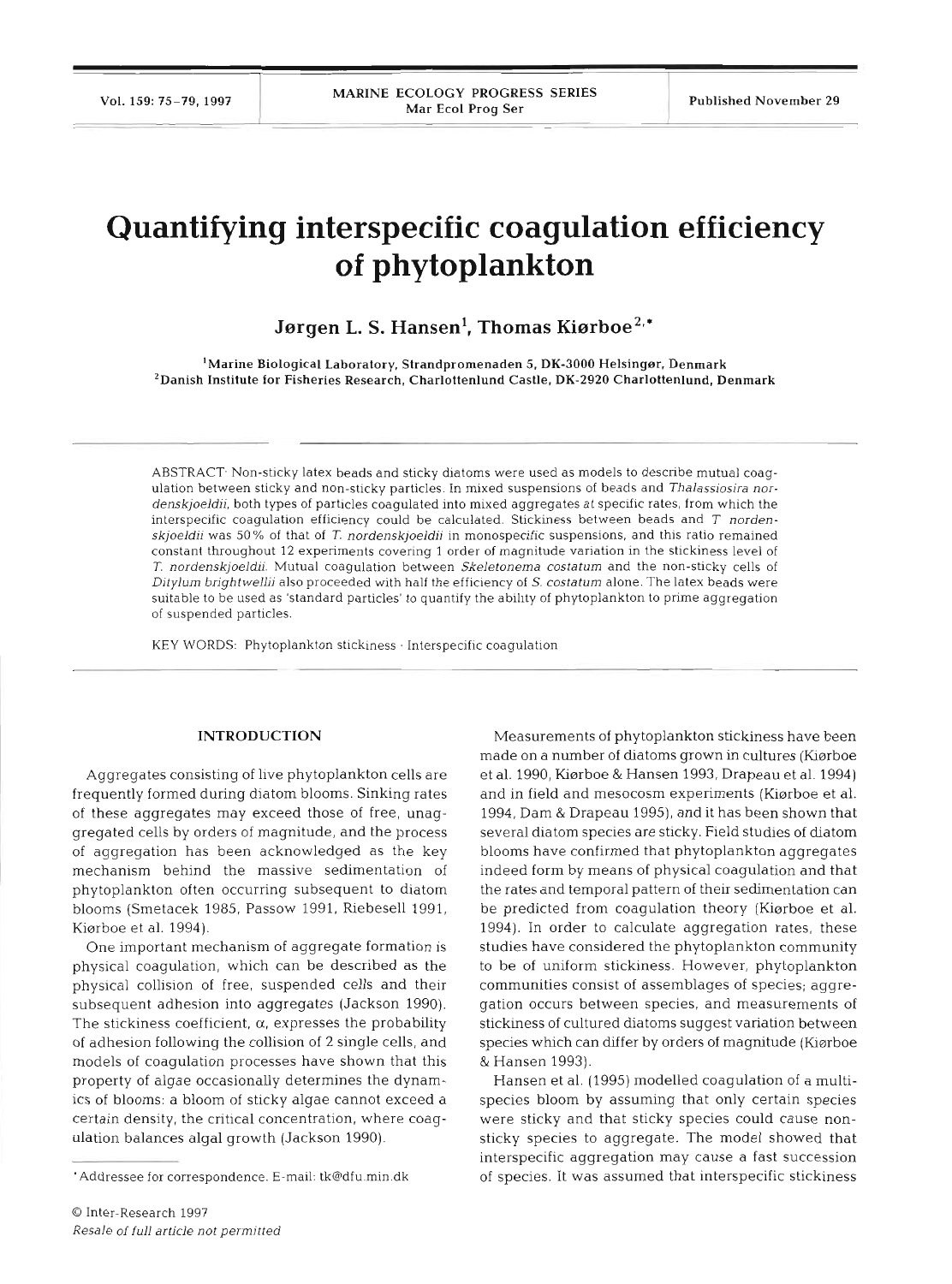equals the average of the intraspecific stickiness coefficients. However, the sticking efficiency between different species has never been measured, and it is not clear how stickiness coefficients measured in monospecific suspensions should be applied to multispecies diatom communities.

This study applies coagulation theory to heterogeneous particle assemblages and presents a technique for measuring stickiness between different populations of particles. In a mixture of non-sticky latex beads and cultured diatoms the aggregation rate of each type of particle is measured separately and the stickiness coefficient of interspecific collisions is calculated.

# MATERIALS AND METHODS

Batch cultures of the diatoms Skeletonema costatum, Thalassiosira nordenskjoeldii and Ditylum brightwelli were cultivated in  $B_1$  culture medium (Hansen 1989) with silicate (25 mg  $l^{-1}$ , or 75 mg  $l^{-1}$  for *D. brightwelli*), at 10°C and a light intensity of 60  $\mu$ E m<sup>-2</sup> s<sup>-1</sup> in a 12 h light:l2 h dark cycle. In all experiments we used cells in exponential growth. Culture samples for measurements of stickiness were 'washed' prior to the experiments in order to remove exopolymeric material from the suspension of cells which may interfere with stickiness measurements (Kiarboe & Hansen 1993). This was achieved by 2 to 4 times of reverse filtration through a 6  $\mu$ m plankton gauze followed by resuspension in fresh culture media, thereby reducing the volume fraction of old culture medium to less than 1 %. Sub-samples were stained with alcian blue to visualise any mucus particles (transparent exopolymeric particles, TEP) present in the samples as described by Kierboe & Hansen (1993).

Stickiness of the diatoms was quantified by the use of a couette device (van Duuren 1968) following the procedure described by Kiørboe & Hansen (1993). Briefly, a couette consists of 2 cylinders, one inside the other. The outer cylinder rotates, and this generates a well-defined laminar shear in the fluid-filled annular gap between the 2 cylinders. The magnitude of the shear can be calculated from the rotation speed and the dimensions of the cylinders. The couettes were sampled at 15 to 20 min intervals and the particle concentrations monitored by an ELZONE 180 (Particle data, Inc.) particle counter equipped with a 120 or 240 orifice tube. The stickiness coefficient, **a,** can be calculated from the exponential decline in particle concentration  $(C)$  over time t (Kiørboe et al. 1990)

$$
C_t = C_0 \exp\left(\frac{7.824\alpha\phi\gamma}{\pi}\right)t\tag{1}
$$

where  $\phi$  is the volume fraction of particles and  $\gamma$  is the

shear rate  $(s^{-1})$  in the couettes. The experiments were conducted in 2 to 4 couettes simultaneously at shear rates of 8 or 10  $s^{-1}$  over 1 to 3 h periods. Individual aggregates were examined microscopically after the experiment.

Estimates of stickiness between different types of particles were obtained using the following technique: non-sticky latex beads were added to a suspension of diatoms and the rate at which the beads coagulated was compared with the coagulation rate of cells alone. Latex beads with an average size of 13.34 µm were used together with Thalassiosira nordenskjoeldii (19 pm equivalent spherical diameter, ESD). Because the beads were smaller than the cells, it was possible to distinguish the 2 populations of particles on the electronic particle counter (Fig. 1). The decline in their concentrations was followed simultaneously. The beads were counted in a size window ranging from 6 to 15.6  $\mu$ m, and the cells in a window ranging from the smallest cell size up to the maximum limit of the  $240 \mu m$ orifice tube. The formation of a dimer composed of 1 cell and 1 bead causes 1 particle to 'disappear' from the lower window, while the formation of a dimer composed of 2 cells causes 1 particle less in the higher window. Thus, cell-bead and cell-cell coagulation was registered as a decline in particle concentration in the lower and the higher size windows, respectively.

First, an experiment was conducted with beads alone, which confirmed that these particles were nonsticky. Next, the effect of the presence of beads on the estimate of cell-cell stickiness was examined. In 1 experiment the coagulation of cells was measured in 2 simultaneously run couettes, 1 containing beads and diatoms and 1 only with diatoms. Two other test experiments were conducted: 4 couettes were run with varying concentrations of beads but with a constant algal concentration and a second series wlth varying algal concentrations and a constant concentration of beads.



Fig. *1 Thalassiosira nordenskjoeldii.* Size distribution of particle volume of latex beads (open bars) and cells of **<sup>T</sup>***nordenskjoeldii* (hatched bars)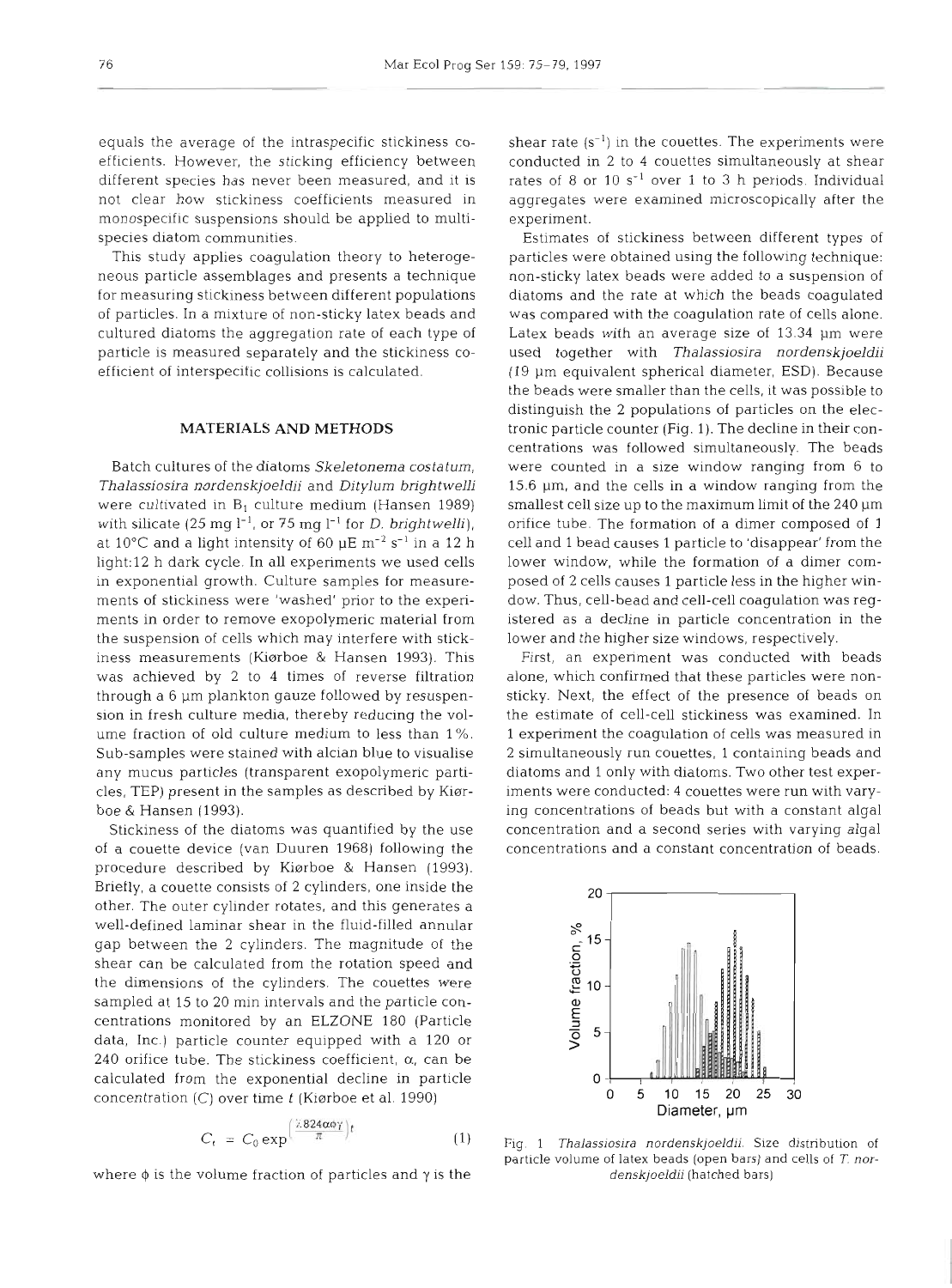Following these experiments, another 12 experiments were conducted over a period of **3** mo with *T. nordenskjoeldii* cultures of varying cell-cell stickiness.

Based on the same principles, an experiment was conducted with colonies of *Skeletonema costatum*  (16 pm ESD) together with *Ditylum brightwellii* (38 pm ESD). Three couettes were run simultaneously, 1 with *S. costatum* (4800 colonies ml<sup>-1</sup>), 1 with *D. brightwelli*  $(800 \text{ cells ml}^{-1})$ , and 1 containing the 2 species together (each at half the above concentrations). In the 2 couettes containing S. *costatum,* the concentration was monitored only in the size window covering *S.*  costatum (9 to 30 µm) whereas coagulation of *D. brightwellii* cells alone was followed in the size window from  $30 \mu m$  to the maximum limit of the  $240 \mu m$  orifice tube.

## **RESULTS**

Staining with alcian blue did not reveal significant amounts of TEP in any of the cultures, and TEP was totally absent in the suspensions of washed cells. The

aggregates formed by *Thalassiosira norden*globules of cells, and they did not absorb stain when exposed to Alcian blue. Thus, there was<br>when exposed to Alcian blue. Thus, there was<br>no indication that TEP had any influence on the<br>coagulation, which agrees with previous studies<br>of *Skeletonema costatum* (Kiørboe & no indication that TEP had any influence on the coagulation, which agrees with previous studies *.z 6* **<sup>1000</sup>** of *Skeletonema costatum* (Kiørboe & Hansen *T. nordenskjoeldii* ranged between 0.1 and 0.7 and *S. costatum* between 0.1 and 0.6. The control experiment showed that the latex beads themselves were non-sticky.

In mixtures with sticky cells of *Thalassiosira nordenskjoeldii,* the latex beads coagulated into aggregates, which appeared as a mosaic of beads and cells in the microscope. Due to aggregate formation, the numbers of free cells and latex beads declined exponentially, but at different rates depending on treatment. Parallel experiments run with the same algal concentration but with and without latex beads and with beads in different concentrations showed similar rates of exponential declines of cells (Fig. 2A). The slopes of the individual regressions did not differ significantly (analysis of variance;  $0.30 > p > 0.10$ ) and beads, thus, did not affect measurements of cell-cell stickiness coefficients. In these experiments the coagulation rates of beads were independent of their initial concentration, as indicated by similar slopes  $(0.30 > p > 0.10;$  Fig. 2B). In the experiment in

which the concentration of cells was varied, coagula-<br>tion rates of beads followed the coagulation rates of<br>cells (Fig. 2C, D).<br>The coagulation rate of beads versus coagulation<br>rate of cells in the same couettes revealed a 1 order of magnitude (Fig. 3B). The plots in Fig. 3A<br>and B are equivalent, except that the latter compensates for variation due to variation in particle concentration and shear and reports values as averages ( $\pm$  SD)<br>of

Ditylum brightwellii revealed a stickiness coefficient<br>of *S. costatum* of 0.54 while *D. brightwellii* did not<br>coagulate in a monospecific suspension. However, *D.*<br>brightwelli appeared in aggregates in the couette con-<br>t the rate of decline of particle concentration in the *S.* 



Fig. 2. *Thalassiosira nordenskjoeldii.* Mutual coagulation between diatoms and latex beads. (A) Cell concentration vs time in a series of 4 simultaneously run couettes all containing the same concentration of cells and beads in varying concentrations  $(0, 300, 600$  or  $1200$  ml<sup>-1</sup>). Estimated slopes  $(\pm SD)$  of the regressions are, in increasing order of bead concentration:  $-0.0267 \pm 0.0037$  min<sup>-1</sup>,  $-0.0214 \pm 0.0038$  min<sup>-1</sup>  $-0.0274 \pm 0.0028$  min<sup>-1</sup>,  $-0.0178 \pm 0.0021$  min<sup>-1</sup>. (B) concentrations of latex beads vs time in the 3 couettes containing spheres in concentrations of 300, 600 and 1200  $\text{ml}^{-1}$ . (C) Cell concentration vs time in a series of 3 couettes with constant bead concentration  $(1500 \text{ ml}^{-1})$ and cells in initial concentrations of 1200, 2000 and 3000 ml-' and (D) concentration of beads in the same couettes as (C). All slopes of concentration vs time are obtained from log<sub>e</sub>-regressions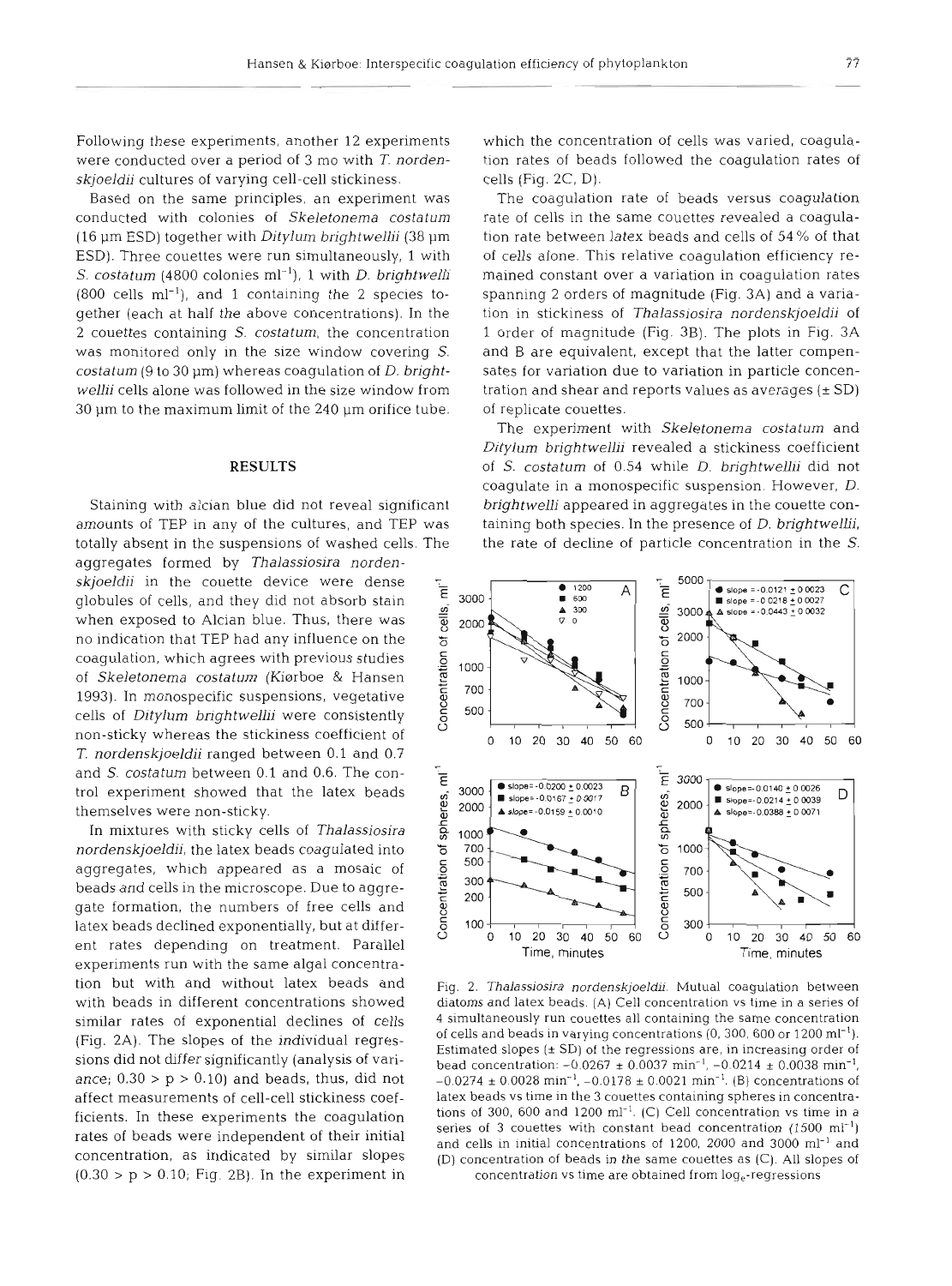

Fig. 3. Thalassiosira nordenskjoeldii. (A) Aggregation rates (= exponential monomers (C) is (McCave 1984): decline in concentration of free particles) of beads vs aggregation rates of T. nordenskjoeldii cells measured simultaneously in couettes with mixtures of the 2 types of particles (linear regression:  $y = 0.536x - 0.0002$ ,  $r^2 = 0.85$ , n = 34, 1 data point omitted in regression). (B) Stickiness calculated from the exponential decline in bead concentration (according to Eq. 1) vs stickiness which is equivalent to Eq. (1) since calculated from the declining concentration of algae ( $\pm$  SD), linear regres-  $\pi d^3/6C = \phi$ ;  $\beta = 1.3\gamma d^3$  is the collision ker-

in the pure suspension of S. costatum (Fig. 4), even describe the dynamics of a suspension consisting of **2**  though the concentration of S. costatum was decreased populations of particles, a and b, having diameters  $d_a$ by a factor of 2. As a consequence, the 'apparent' stick- and  $d_b$ , and occurring in concentrations  $C_a$  and  $C_b$ , iness coefficient of S. costatum, calculated from Eq.  $(1)$  Eq.  $(2)$  expands to and considering only the volume concentration of  $S$ . costatum, was higher, i.e. 0.94.

## DISCUSSION

The experiments with the latex beads demonstrate, for the first time, that coagulating diatoms indeed have a sticky surface, which also can prime aggregation of non-



Fig. 4. Skeletonema costatum and Ditylum brightwellii. Particle concentration vs time in a coagulation experiment with monospecific suspensions of S. costatum colonies and D. brightwellii and the 2 species in a mixture in which only the concentration of S. costatum was measured. Error bars indicate standard error of measurements of concentrations (replicate counting). Slopes of log<sub>e</sub>-regressions are: S. costatum:  $-0.0189 \pm 0.0036 \text{ min}^{-1}$ ,  $r^2 = 0.91$ ,  $n = 5$ . Mixed suspension:  $-0.0127 \pm 0.0025$  min<sup>-1</sup>,  $r^2 = 0.89$ , n = 5

$$
\frac{\mathrm{d}C}{\mathrm{d}t} = -1.3\alpha\gamma d^3 C^2 = -\beta\alpha C^2 \qquad (2)
$$

sion:  $y = 0.545x + 0.062$ ,  $r^2 = 0.90$ ,  $n = 17$  nel for shear coagulation. This equation describes the formation of a dimer as a loss

costatum size window was only slightly less than that of 1 particle from the suspended population. In order to

$$
\frac{dC}{dt} = \frac{dC_a}{dt} + \frac{dC_b}{dt} =
$$
  
-  $\alpha_{aa} \beta_{aa} C_a^2 - 2\alpha_{ab} \beta_{ab} E_{ab} C_a C_b - \alpha_{bb} \beta_{bb} C_b^2$  (3)

Eq. (3) expresses the loss of particles due to both intraspecific and interspecific coagulation of the populations. In this case,  $C_a$  and  $C_b$  describe the total concentration of particles measured in the 2 size windows on the particle counter. The collision kernel for interspecific coagulation is  $\beta_{ab} = 1.3\gamma(0.5d_a^3 + 0.5d_b^3)$ , and  $E_{ab}$  is the contact efficiency between particles of a different size. According to Hill (1992),  $E_{ab} = 7.5p^2/$  $(1 + 2p)^2$ , where  $p = d_a/d_b$  when  $d_a < d_b$ . In the present study we used  $E_{ab} = 9p^2/(1 + 2p)^2$  because the contact efficiency is included in the measurements of stickiness in monospecific suspensions of algae and  $E_{aa}$  =  $E_{bb} = 1$  (Hansen et al. 1995).

Since the latex beads (particle a) alone do not coagulate  $(\alpha_{aa}=0)$ , and because interspecific coagulation between algae and latex beads does not affect the concentration of particles larger than or equal to the size of cells (particle b), the decline in each of the particle size windows as monitored on the particle counter is as follows:

$$
\frac{dC_a}{dt} = -2\alpha_{ab}\beta_{ab}E_{ab}C_aC_b
$$
\n
$$
\frac{dC_b}{dt} = -\alpha_{bb}\beta_{bb}C_b^2
$$
\n(4)

The ratio of the specific aggregation rates (or ratios of exponential declines) then equals